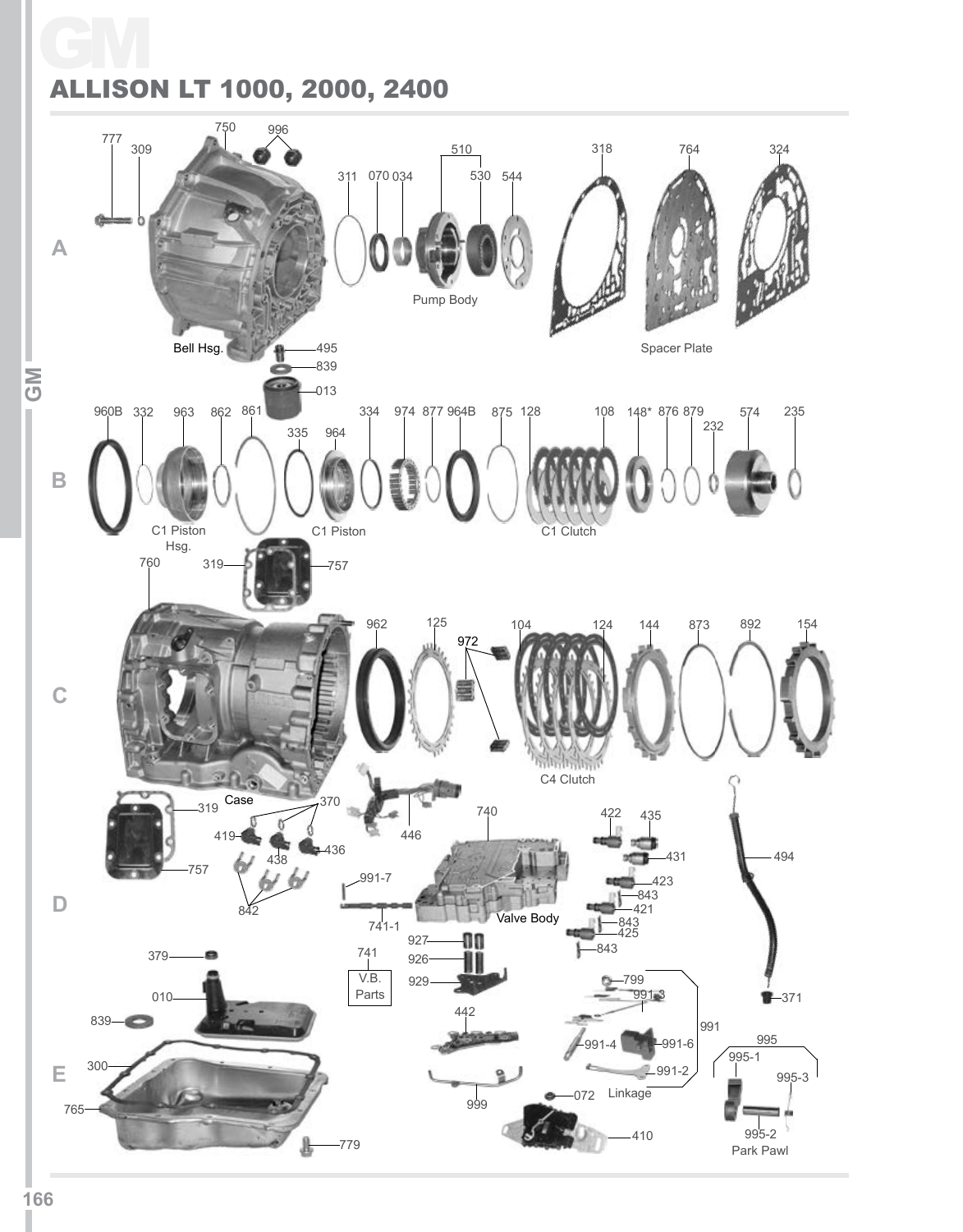## Allison LT 1000, 2000, 2400 GM



L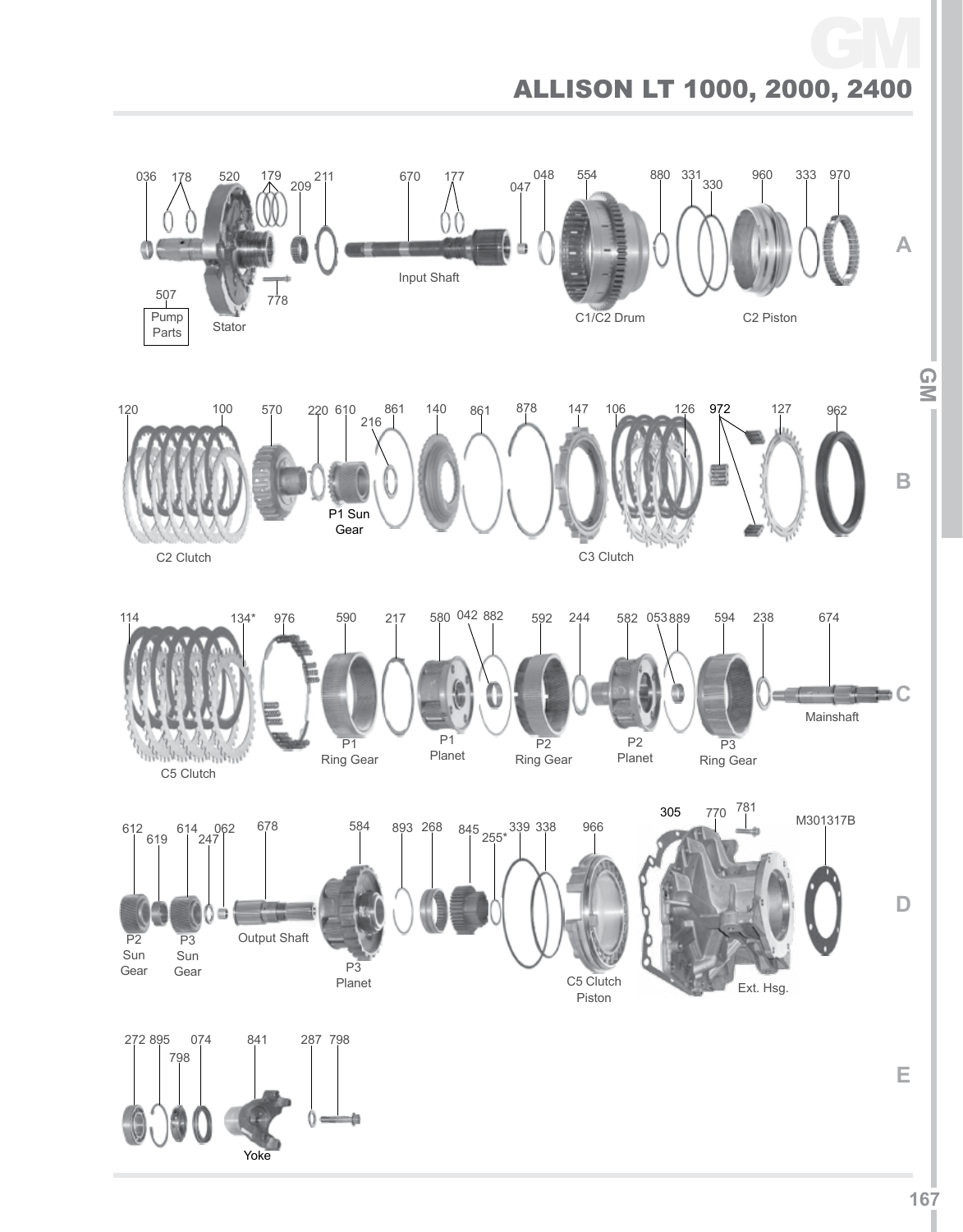## Allison LT 1000, 2000, 2400

|      | ILL# Part# |                                              | QTY<br>REF#       |
|------|------------|----------------------------------------------|-------------------|
|      |            | <b>OVERHAUL KITS &amp; PISTON KITS</b>       |                   |
|      |            |                                              |                   |
|      |            |                                              |                   |
|      |            |                                              |                   |
|      |            |                                              |                   |
|      |            |                                              |                   |
|      |            | <b>MASTER L/STEEL KITS</b>                   |                   |
|      |            |                                              |                   |
|      |            |                                              |                   |
|      |            |                                              |                   |
|      |            |                                              |                   |
|      |            | <b>MASTER W/STEELS KITS</b>                  |                   |
|      |            |                                              |                   |
|      |            |                                              |                   |
|      |            |                                              |                   |
|      |            | <b>FILTERS</b>                               |                   |
|      |            |                                              |                   |
|      |            |                                              |                   |
|      |            |                                              |                   |
|      |            |                                              |                   |
|      |            |                                              |                   |
|      |            | <b>BUSHINGS</b>                              |                   |
|      |            |                                              |                   |
|      |            |                                              |                   |
|      |            |                                              |                   |
|      |            |                                              |                   |
|      |            |                                              |                   |
|      |            |                                              |                   |
|      |            |                                              |                   |
|      |            |                                              |                   |
|      |            | <b>METAL CLAD SEALS</b>                      |                   |
| 070. | 37151      | Seal, 1000/2000 Allison Front (Pump) 2000-Up | 29536299<br>. 1 . |
|      |            |                                              |                   |
|      |            |                                              |                   |
|      |            | <b>FRICTIONS</b>                             |                   |
|      |            |                                              |                   |
|      |            |                                              |                   |
|      |            |                                              |                   |
|      |            |                                              |                   |
|      |            |                                              |                   |
|      |            |                                              |                   |
|      |            |                                              |                   |
|      |            |                                              |                   |
|      |            |                                              |                   |
|      |            |                                              |                   |
|      |            |                                              |                   |
|      |            |                                              |                   |
|      |            |                                              |                   |
|      |            |                                              |                   |
|      |            |                                              |                   |
|      |            |                                              |                   |
|      |            |                                              |                   |
|      |            |                                              |                   |
|      |            |                                              |                   |
|      |            |                                              |                   |
|      |            |                                              |                   |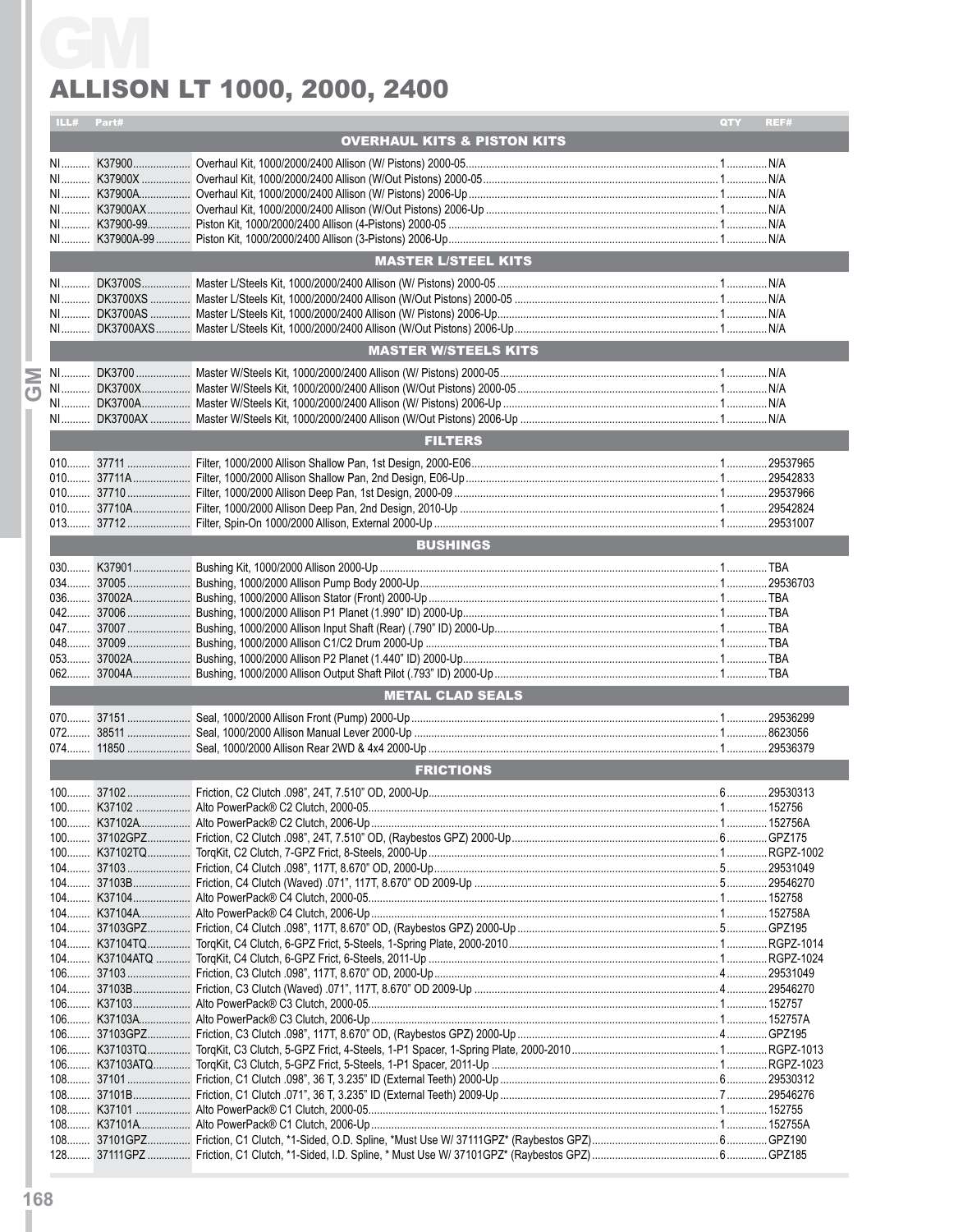## Allison LT 1000, 2000, 2400 GM

| ILL# Part#                    |                      |                        | QTY | REF# |  |  |  |
|-------------------------------|----------------------|------------------------|-----|------|--|--|--|
|                               |                      |                        |     |      |  |  |  |
|                               |                      |                        |     |      |  |  |  |
|                               |                      |                        |     |      |  |  |  |
|                               |                      |                        |     |      |  |  |  |
|                               |                      |                        |     |      |  |  |  |
|                               |                      |                        |     |      |  |  |  |
|                               |                      | <b>STEELS</b>          |     |      |  |  |  |
|                               |                      |                        |     |      |  |  |  |
|                               |                      |                        |     |      |  |  |  |
|                               |                      |                        |     |      |  |  |  |
|                               |                      |                        |     |      |  |  |  |
|                               |                      |                        |     |      |  |  |  |
|                               |                      |                        |     |      |  |  |  |
|                               |                      |                        |     |      |  |  |  |
|                               |                      |                        |     |      |  |  |  |
|                               |                      |                        |     |      |  |  |  |
|                               |                      |                        |     |      |  |  |  |
|                               |                      |                        |     |      |  |  |  |
|                               |                      |                        |     |      |  |  |  |
|                               |                      |                        |     |      |  |  |  |
|                               |                      |                        |     |      |  |  |  |
|                               |                      | <b>PRESSURE PLATES</b> |     |      |  |  |  |
|                               |                      |                        |     |      |  |  |  |
|                               |                      |                        |     |      |  |  |  |
|                               |                      |                        |     |      |  |  |  |
|                               |                      |                        |     |      |  |  |  |
|                               |                      |                        |     |      |  |  |  |
|                               |                      |                        |     |      |  |  |  |
|                               |                      |                        |     |      |  |  |  |
|                               |                      |                        |     |      |  |  |  |
|                               |                      |                        |     |      |  |  |  |
|                               |                      | <b>VALVE BODY KITS</b> |     |      |  |  |  |
|                               |                      |                        |     |      |  |  |  |
|                               |                      |                        |     |      |  |  |  |
|                               |                      |                        |     |      |  |  |  |
|                               |                      |                        |     |      |  |  |  |
|                               |                      |                        |     |      |  |  |  |
|                               |                      |                        |     |      |  |  |  |
|                               | <b>SEALING RINGS</b> |                        |     |      |  |  |  |
|                               |                      |                        |     |      |  |  |  |
|                               |                      |                        |     |      |  |  |  |
|                               |                      |                        |     |      |  |  |  |
|                               |                      |                        |     |      |  |  |  |
|                               |                      |                        |     |      |  |  |  |
| <b>WASHERS &amp; BEARINGS</b> |                      |                        |     |      |  |  |  |
|                               |                      |                        |     |      |  |  |  |
|                               |                      |                        |     |      |  |  |  |
|                               |                      |                        |     |      |  |  |  |
|                               |                      |                        |     |      |  |  |  |
|                               |                      |                        |     |      |  |  |  |
|                               |                      |                        |     |      |  |  |  |
|                               |                      |                        |     |      |  |  |  |
|                               |                      |                        |     |      |  |  |  |
|                               |                      |                        |     |      |  |  |  |
|                               |                      |                        |     |      |  |  |  |
|                               |                      |                        |     |      |  |  |  |
|                               |                      |                        |     |      |  |  |  |
|                               |                      |                        |     |      |  |  |  |
|                               |                      |                        |     |      |  |  |  |
|                               |                      |                        |     |      |  |  |  |
|                               |                      |                        |     |      |  |  |  |
|                               |                      |                        |     |      |  |  |  |

**IGMI**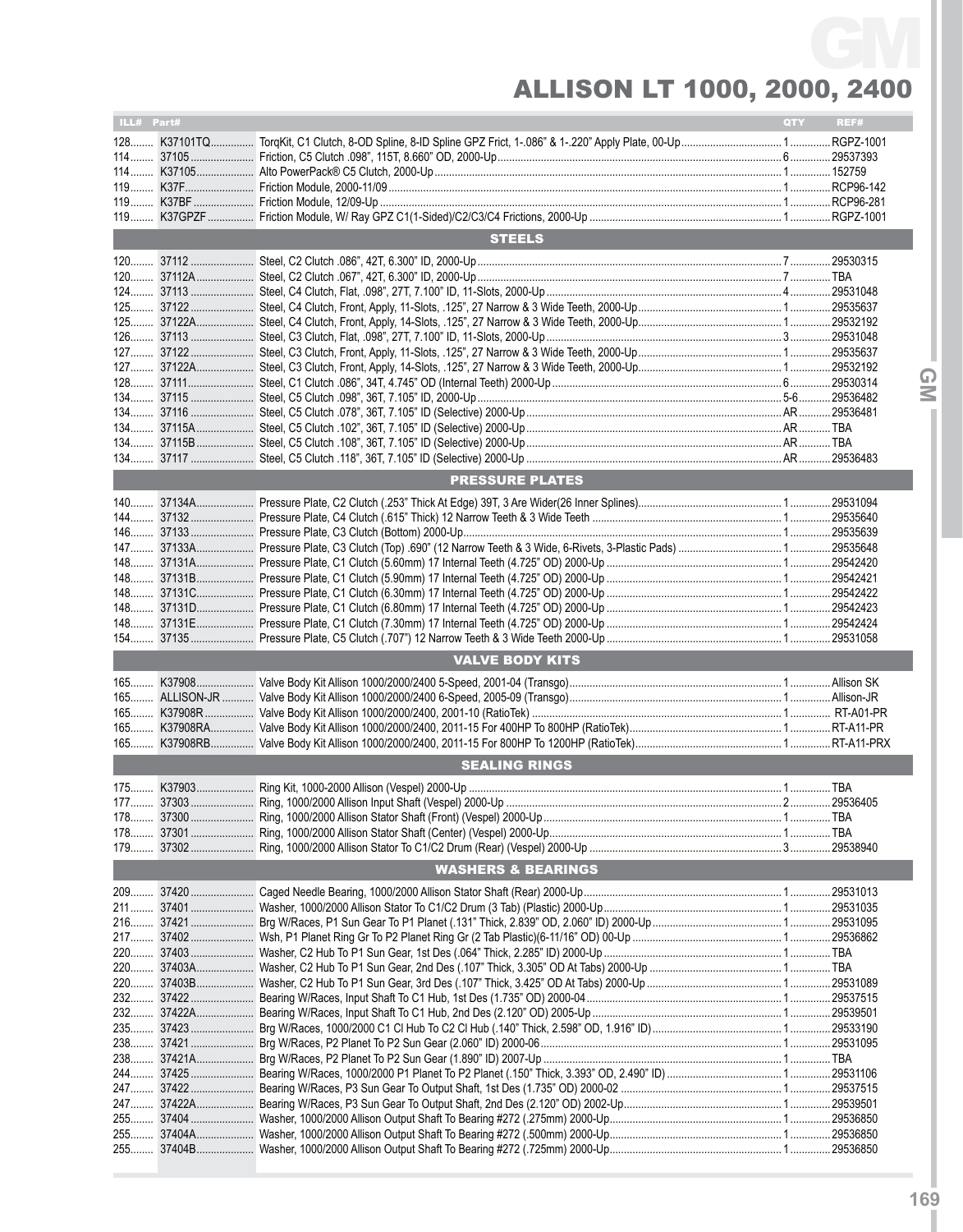## Allison LT 1000, 2000, 2400

| <b>ALLISON LT 1000, 2000, 2400</b> |            |                                        |             |
|------------------------------------|------------|----------------------------------------|-------------|
|                                    | ILL# Part# |                                        | QTY<br>REF# |
|                                    |            |                                        |             |
|                                    |            |                                        |             |
|                                    |            |                                        |             |
|                                    |            |                                        |             |
|                                    |            |                                        |             |
|                                    |            |                                        |             |
|                                    |            | <b>GASKETS &amp; RUBBER COMPONENTS</b> |             |
|                                    |            |                                        |             |
|                                    |            |                                        |             |
|                                    |            |                                        |             |
|                                    |            |                                        |             |
|                                    |            |                                        |             |
|                                    |            |                                        |             |
|                                    |            |                                        |             |
|                                    |            |                                        |             |
|                                    |            |                                        |             |
|                                    |            |                                        |             |
|                                    |            |                                        |             |
|                                    |            |                                        |             |
|                                    |            |                                        |             |
|                                    |            |                                        |             |
|                                    |            |                                        |             |
|                                    |            |                                        |             |
|                                    |            |                                        |             |
|                                    |            |                                        |             |
|                                    |            |                                        |             |
|                                    |            |                                        |             |
|                                    |            |                                        |             |
|                                    |            | TECHNICAL MANUALS                      |             |
|                                    |            |                                        |             |
|                                    |            | <b>ELECTRICAL COMPONENTS</b>           |             |
|                                    |            |                                        |             |
|                                    |            |                                        |             |
|                                    |            |                                        |             |
|                                    |            |                                        |             |
|                                    |            |                                        |             |
|                                    |            |                                        |             |
|                                    |            |                                        |             |
|                                    |            |                                        |             |
|                                    |            |                                        |             |
|                                    |            |                                        |             |
|                                    |            |                                        |             |
|                                    |            |                                        |             |
|                                    |            |                                        |             |
|                                    |            |                                        |             |
|                                    |            |                                        |             |
|                                    |            |                                        |             |
|                                    |            |                                        |             |
|                                    |            |                                        |             |
|                                    |            |                                        |             |
|                                    |            |                                        |             |
|                                    |            |                                        |             |
|                                    |            |                                        |             |
|                                    |            |                                        |             |
|                                    |            |                                        |             |
|                                    |            |                                        |             |
|                                    |            |                                        |             |
|                                    |            |                                        |             |
|                                    |            |                                        |             |
|                                    |            | <b>PUMPS &amp; PUMP COMPONENTS</b>     |             |
|                                    |            |                                        |             |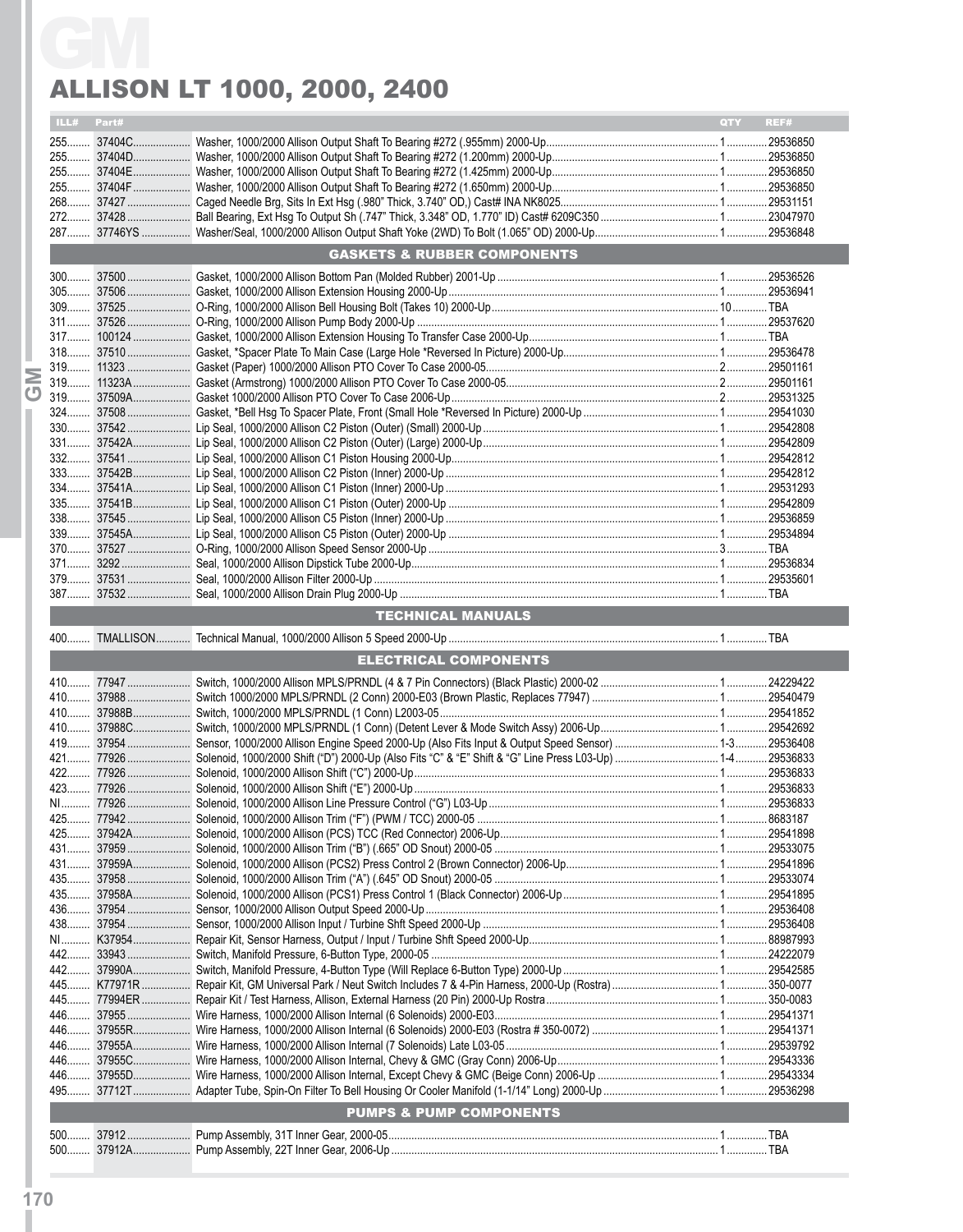## Allison LT 1000, 2000, 2400 GM

| ILL# Part#                      |  |                                            | <b>QTY</b> | REF#   |  |  |  |  |
|---------------------------------|--|--------------------------------------------|------------|--------|--|--|--|--|
|                                 |  |                                            |            |        |  |  |  |  |
|                                 |  |                                            |            |        |  |  |  |  |
|                                 |  |                                            |            |        |  |  |  |  |
|                                 |  |                                            |            |        |  |  |  |  |
|                                 |  |                                            |            |        |  |  |  |  |
|                                 |  |                                            |            |        |  |  |  |  |
|                                 |  |                                            |            |        |  |  |  |  |
|                                 |  |                                            |            |        |  |  |  |  |
|                                 |  |                                            |            |        |  |  |  |  |
|                                 |  |                                            |            |        |  |  |  |  |
|                                 |  |                                            |            |        |  |  |  |  |
|                                 |  |                                            |            |        |  |  |  |  |
|                                 |  |                                            |            |        |  |  |  |  |
|                                 |  | <b>DRUMS &amp; CLUTCH HUBS</b>             |            |        |  |  |  |  |
|                                 |  |                                            |            | Q      |  |  |  |  |
|                                 |  |                                            |            | $\leq$ |  |  |  |  |
|                                 |  |                                            |            |        |  |  |  |  |
|                                 |  |                                            |            |        |  |  |  |  |
|                                 |  |                                            |            |        |  |  |  |  |
|                                 |  |                                            |            |        |  |  |  |  |
|                                 |  |                                            |            |        |  |  |  |  |
|                                 |  | <b>PLANETS, RING GEARS &amp; SUN GEARS</b> |            |        |  |  |  |  |
|                                 |  |                                            |            |        |  |  |  |  |
|                                 |  |                                            |            |        |  |  |  |  |
|                                 |  |                                            |            |        |  |  |  |  |
|                                 |  |                                            |            |        |  |  |  |  |
|                                 |  |                                            |            |        |  |  |  |  |
|                                 |  |                                            |            |        |  |  |  |  |
|                                 |  |                                            |            |        |  |  |  |  |
|                                 |  |                                            |            |        |  |  |  |  |
|                                 |  |                                            |            |        |  |  |  |  |
|                                 |  |                                            |            |        |  |  |  |  |
|                                 |  |                                            |            |        |  |  |  |  |
|                                 |  |                                            |            |        |  |  |  |  |
|                                 |  |                                            |            |        |  |  |  |  |
|                                 |  |                                            |            |        |  |  |  |  |
|                                 |  |                                            |            |        |  |  |  |  |
|                                 |  |                                            |            |        |  |  |  |  |
|                                 |  |                                            |            |        |  |  |  |  |
| <b>SHAFTS</b>                   |  |                                            |            |        |  |  |  |  |
|                                 |  |                                            |            |        |  |  |  |  |
|                                 |  |                                            |            |        |  |  |  |  |
|                                 |  |                                            |            |        |  |  |  |  |
| 678                             |  |                                            |            |        |  |  |  |  |
|                                 |  |                                            |            |        |  |  |  |  |
|                                 |  |                                            |            |        |  |  |  |  |
| <b>VALVE BODIES (DACCO VB#)</b> |  |                                            |            |        |  |  |  |  |
|                                 |  |                                            |            |        |  |  |  |  |
|                                 |  |                                            |            |        |  |  |  |  |
|                                 |  | <b>VALVE BODIES</b>                        |            |        |  |  |  |  |
|                                 |  |                                            |            |        |  |  |  |  |
|                                 |  |                                            |            |        |  |  |  |  |
|                                 |  | <b>VALVE BODY COMPONENTS</b>               |            |        |  |  |  |  |
|                                 |  |                                            |            |        |  |  |  |  |
|                                 |  |                                            |            |        |  |  |  |  |
|                                 |  |                                            |            |        |  |  |  |  |
|                                 |  |                                            |            |        |  |  |  |  |
|                                 |  |                                            |            |        |  |  |  |  |
|                                 |  | <b>HOUSINGS &amp; CASES</b>                |            |        |  |  |  |  |
|                                 |  |                                            |            |        |  |  |  |  |
| 750                             |  |                                            |            |        |  |  |  |  |
| 750                             |  |                                            |            |        |  |  |  |  |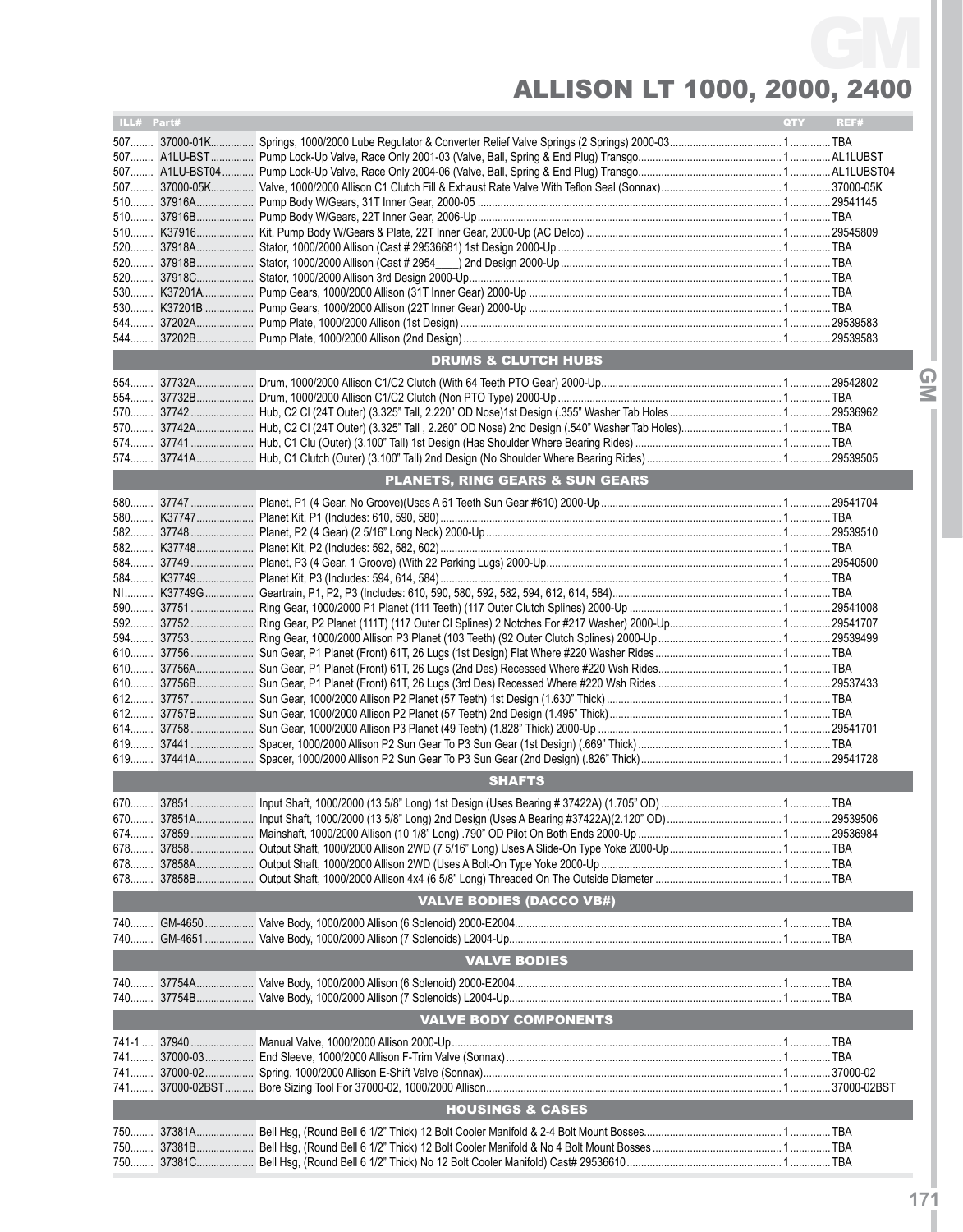# Allison LT 1000, 2000, 2400

|            | <b>ALLISON LT 1000, 2000, 2400</b>                      |     |      |
|------------|---------------------------------------------------------|-----|------|
| ILL# Part# |                                                         | QTY | REF# |
|            |                                                         |     |      |
|            |                                                         |     |      |
|            |                                                         |     |      |
|            |                                                         |     |      |
|            |                                                         |     |      |
|            |                                                         |     |      |
|            |                                                         |     |      |
|            |                                                         |     |      |
|            |                                                         |     |      |
|            |                                                         |     |      |
|            |                                                         |     |      |
|            |                                                         |     |      |
|            |                                                         |     |      |
|            |                                                         |     |      |
|            |                                                         |     |      |
|            |                                                         |     |      |
|            |                                                         |     |      |
|            |                                                         |     |      |
|            |                                                         |     |      |
|            |                                                         |     |      |
|            |                                                         |     |      |
|            | <b>SNAP RINGS, PISTONS, SPRINGS &amp; MISCELLANEOUS</b> |     |      |
|            |                                                         |     |      |
|            |                                                         |     |      |
|            |                                                         |     |      |
|            |                                                         |     |      |
|            |                                                         |     |      |
|            |                                                         |     |      |
|            |                                                         |     |      |
|            |                                                         |     |      |
|            |                                                         |     |      |
|            |                                                         |     |      |
|            |                                                         |     |      |
|            |                                                         |     |      |
|            |                                                         |     |      |
|            |                                                         |     |      |
|            |                                                         |     |      |
|            |                                                         |     |      |
|            |                                                         |     |      |
|            |                                                         |     |      |
|            |                                                         |     |      |
|            |                                                         |     |      |
|            |                                                         |     |      |
|            |                                                         |     |      |
|            |                                                         |     |      |
|            |                                                         |     |      |
|            |                                                         |     |      |
|            |                                                         |     |      |
|            |                                                         |     |      |
|            |                                                         |     |      |